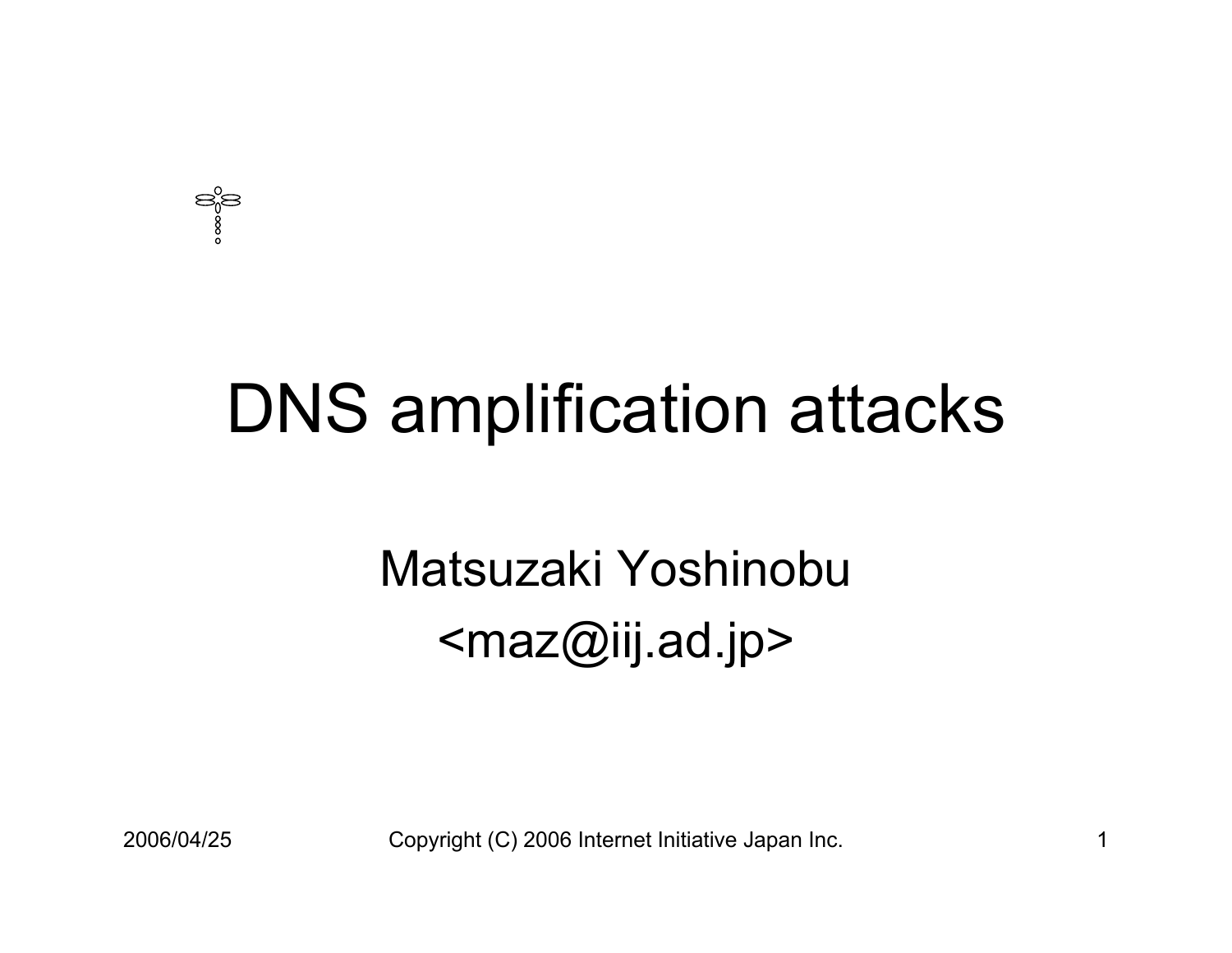## DNS amplification attacks

- • Attacks using IP spoofed dns query
	- –– generating a traffic overload
	- bandwidth attack
	- –similar to 'smurf attacks'
- • Components are: –– IP spoofing –– DNS amp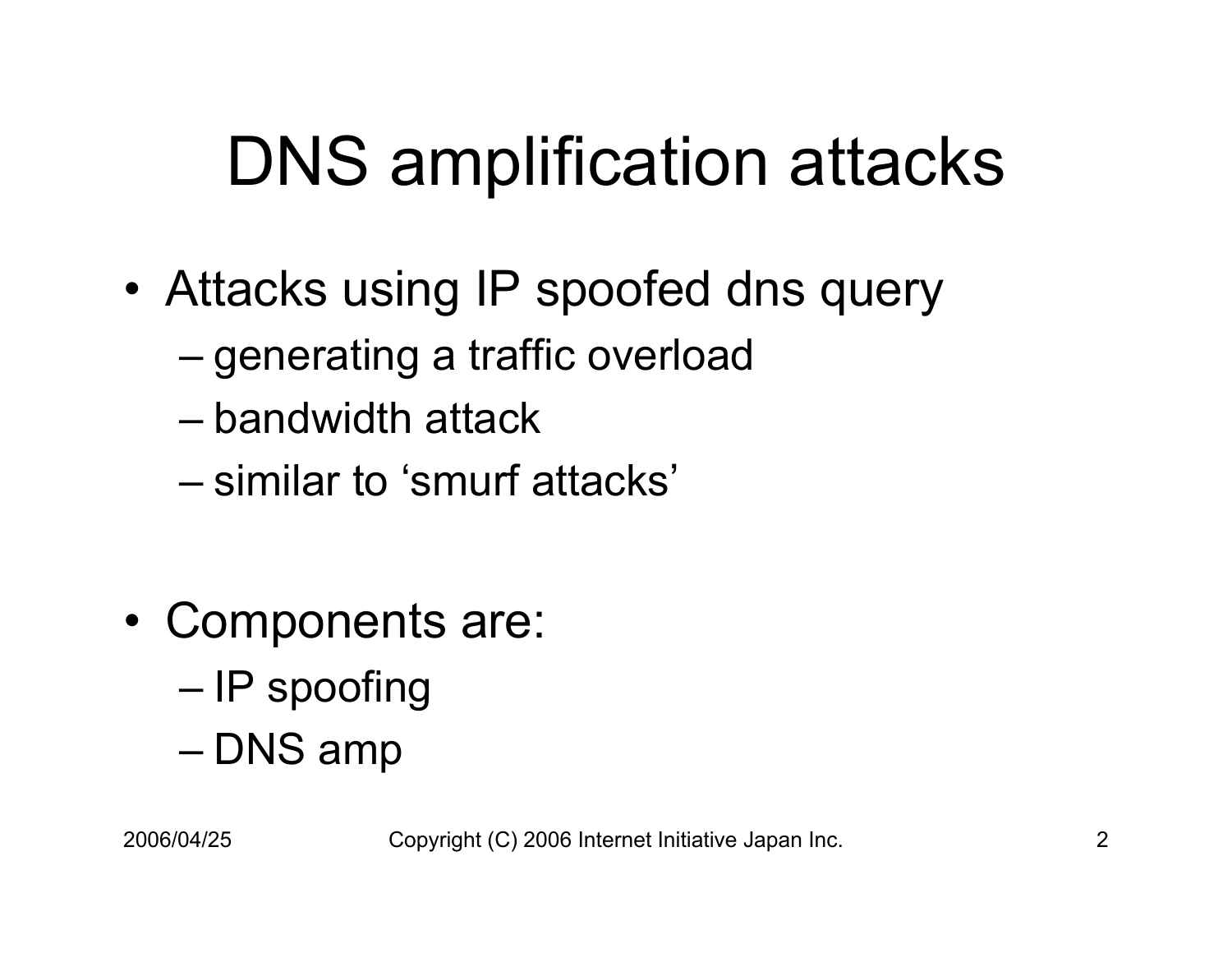# IP spoofing + DNS amp

- •• IP spoofing
	- –– IP spoofed dns query
	- –to use reflections
- DNS amp
	- –UDP (no 3way handshake)
	- –– good amplification ratio =~ 60  $\,$
	- distributed by full/stub-resolver (dns cache)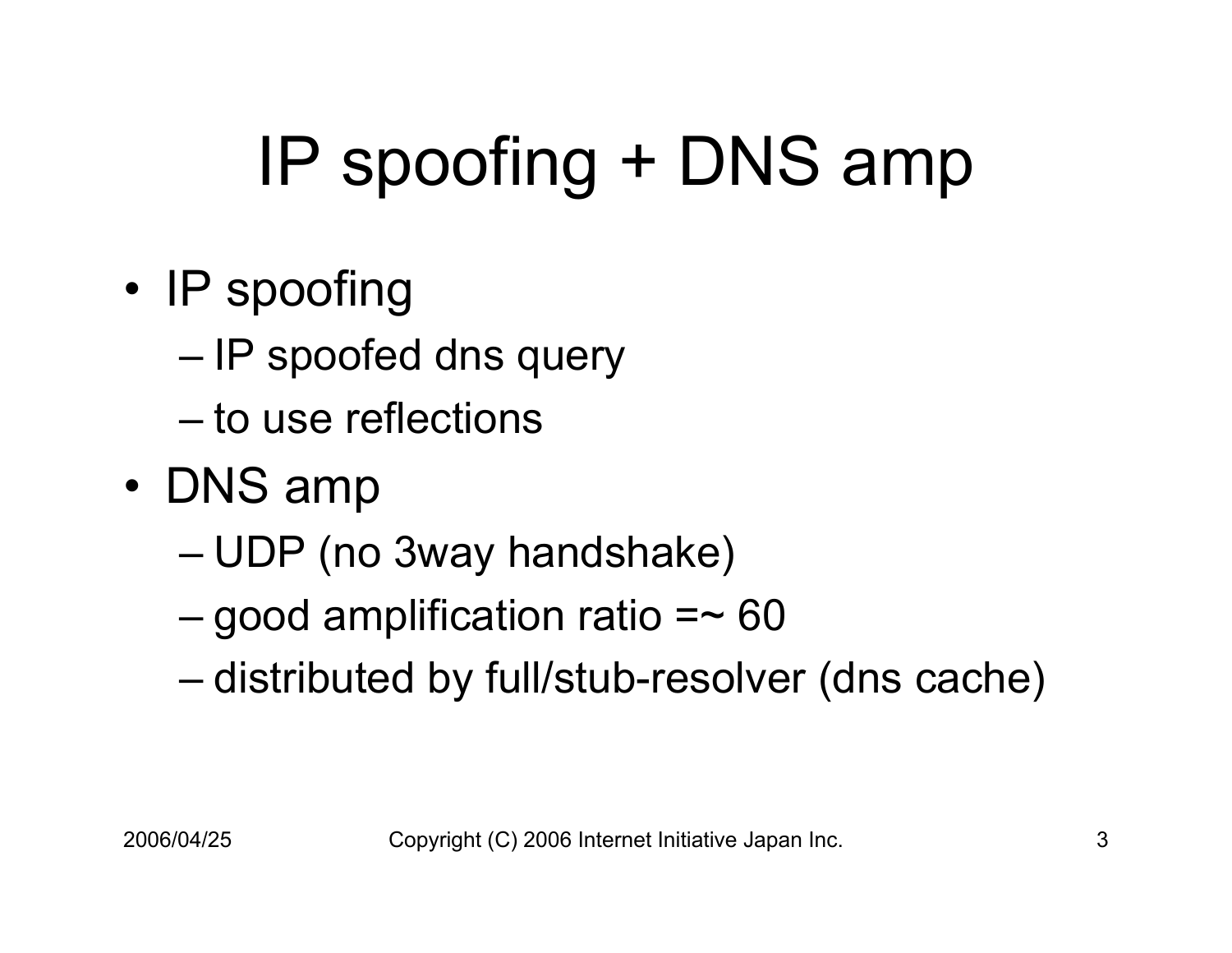#### reflection

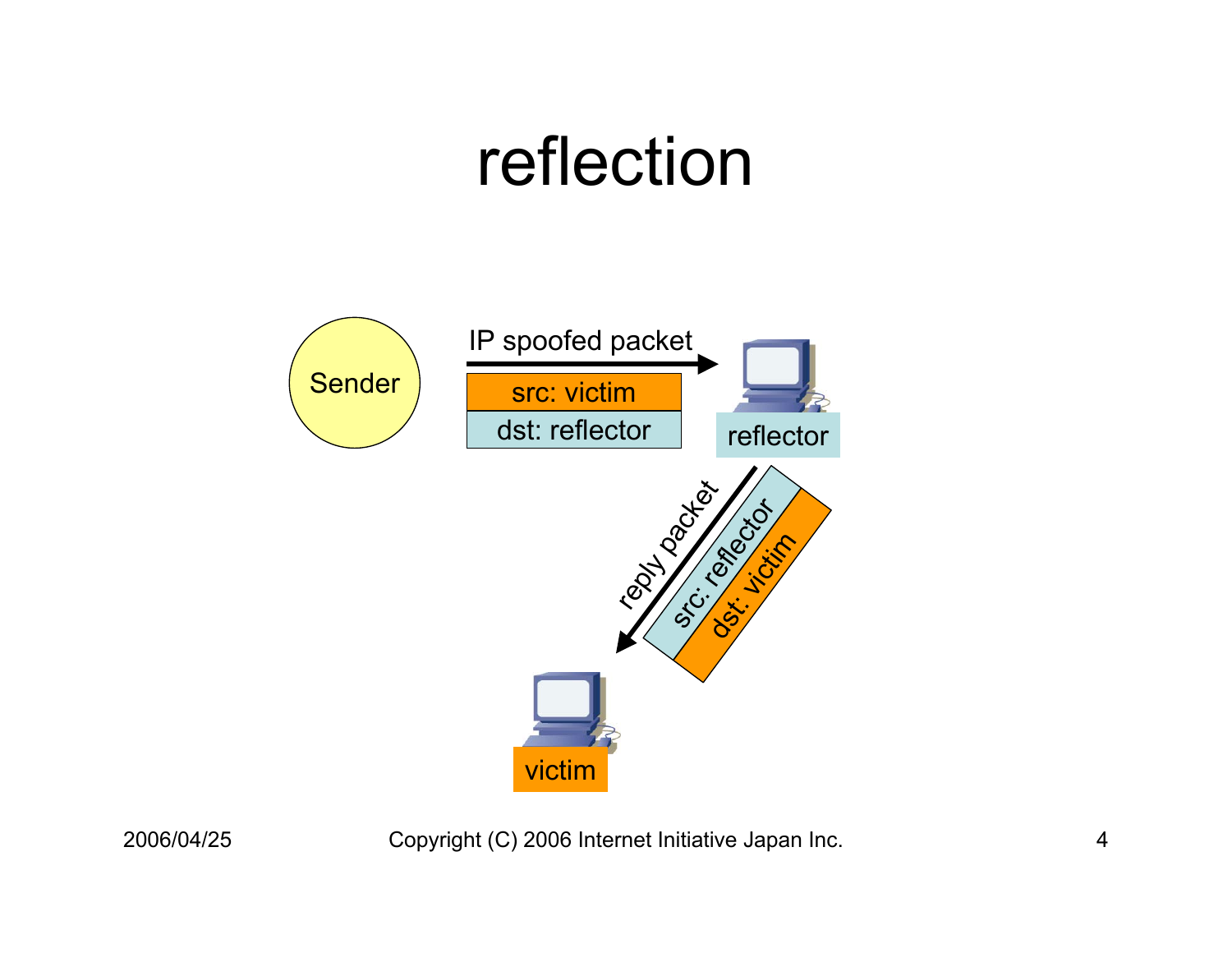## amplification

1. multiple replies



2. bigger reply

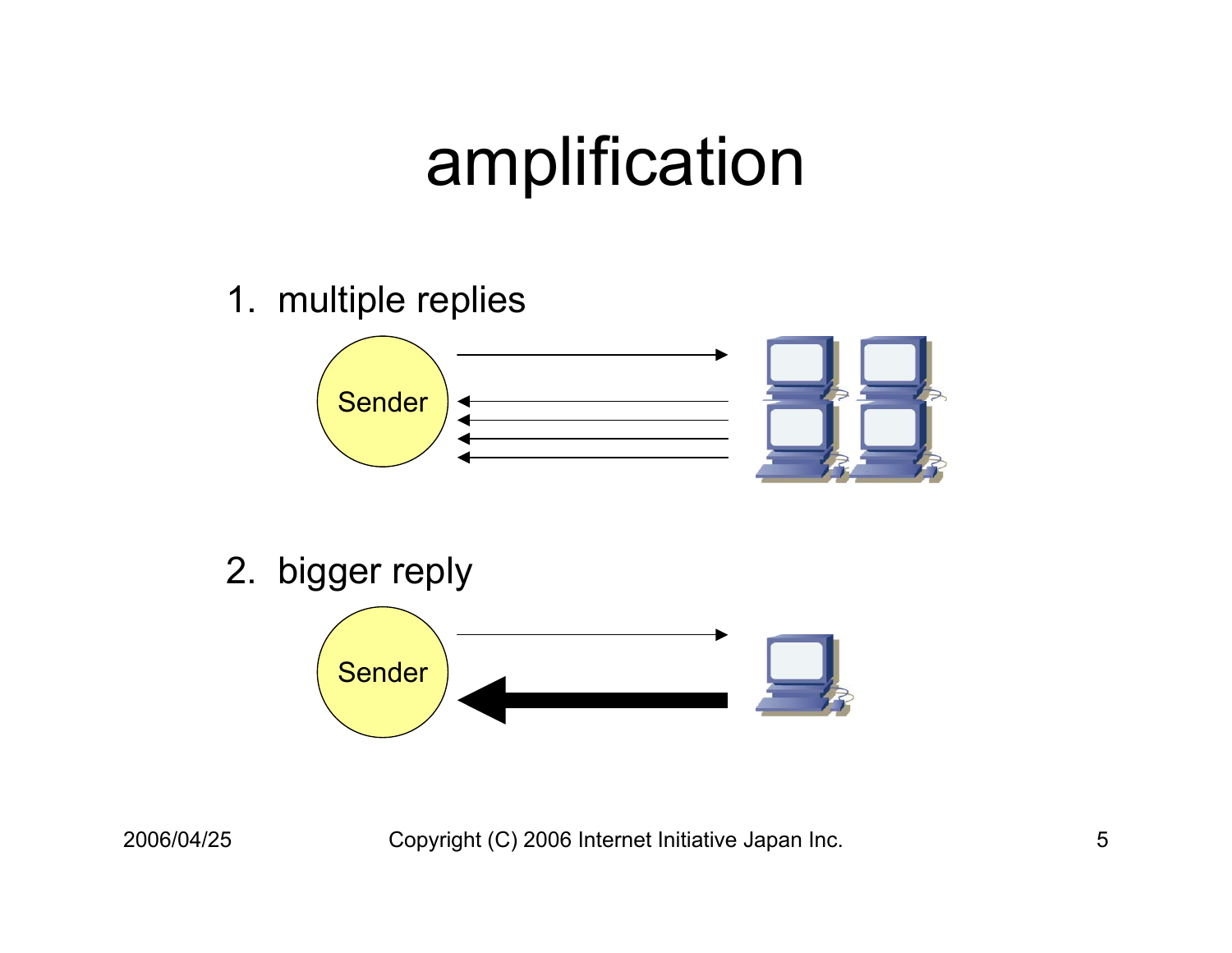## DNS amplification

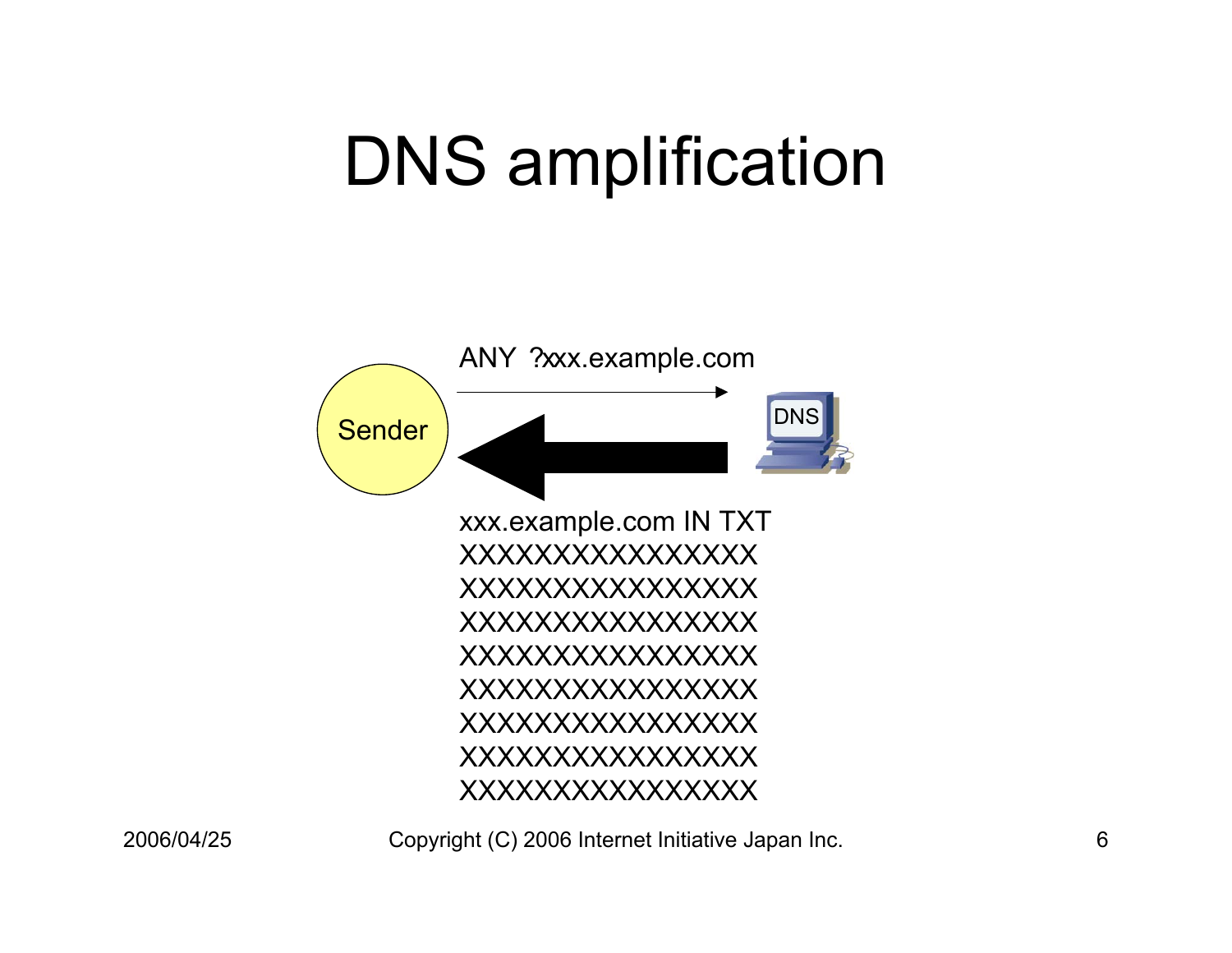## DNS amplification attack

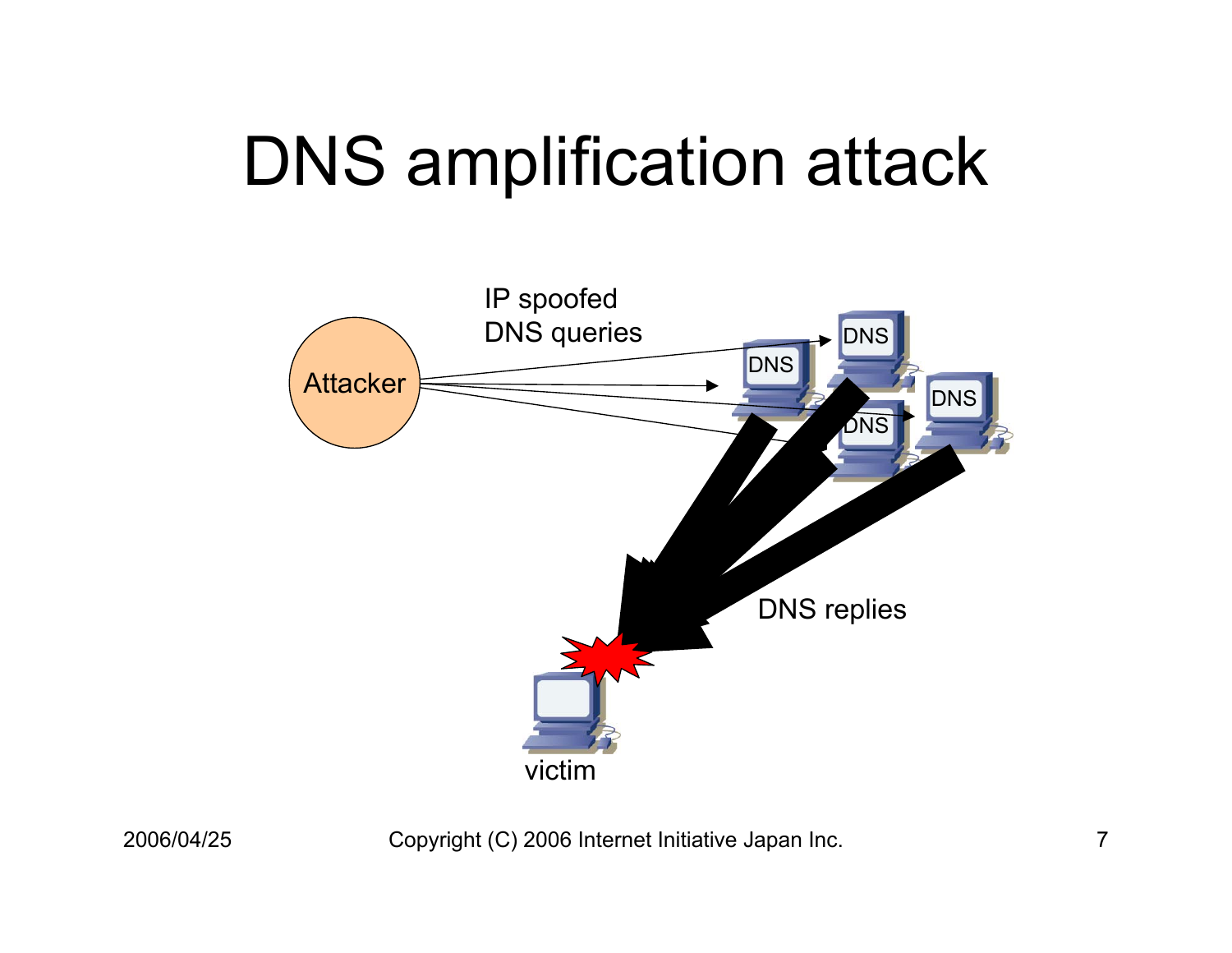#### attack relations

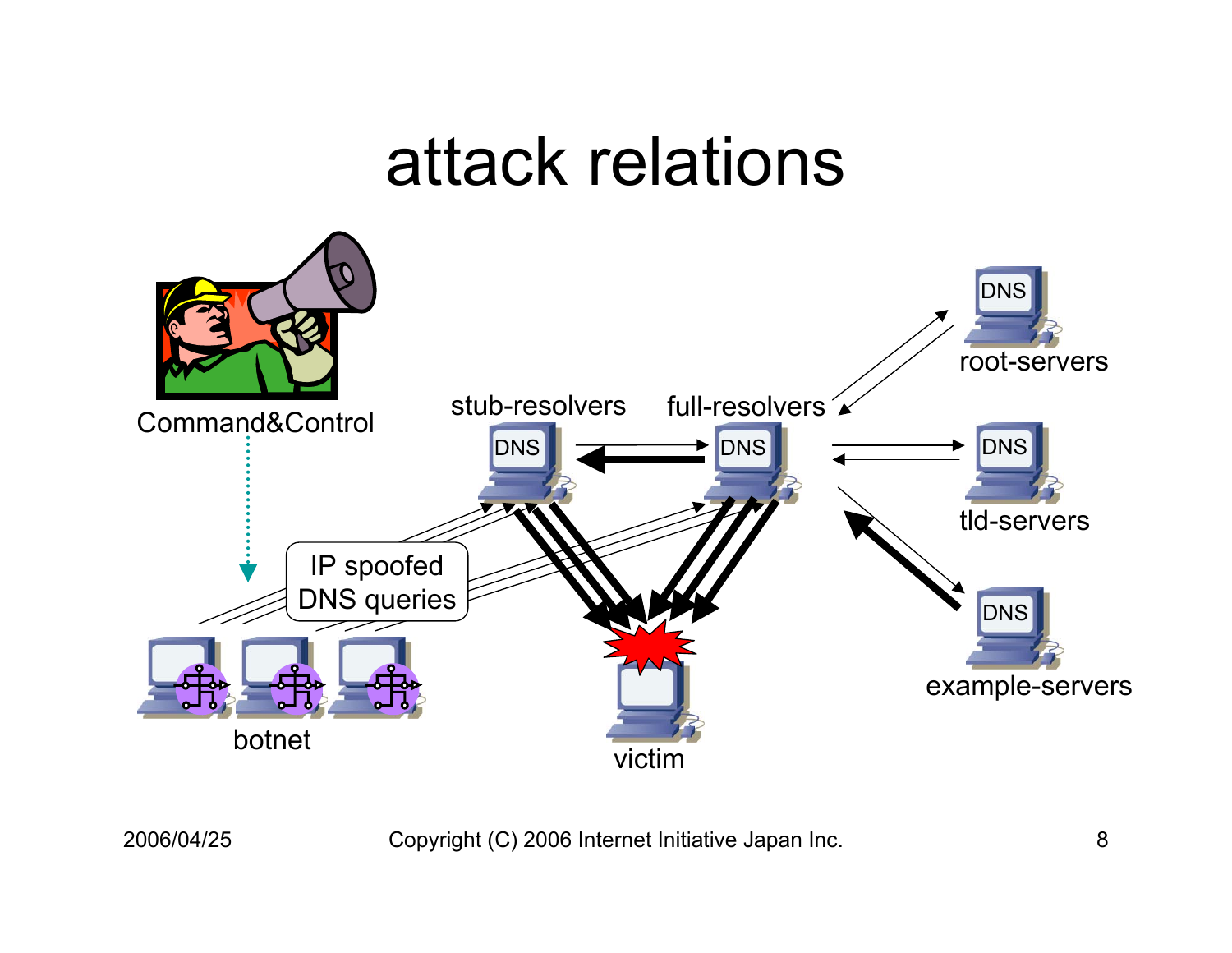#### view of bot #1

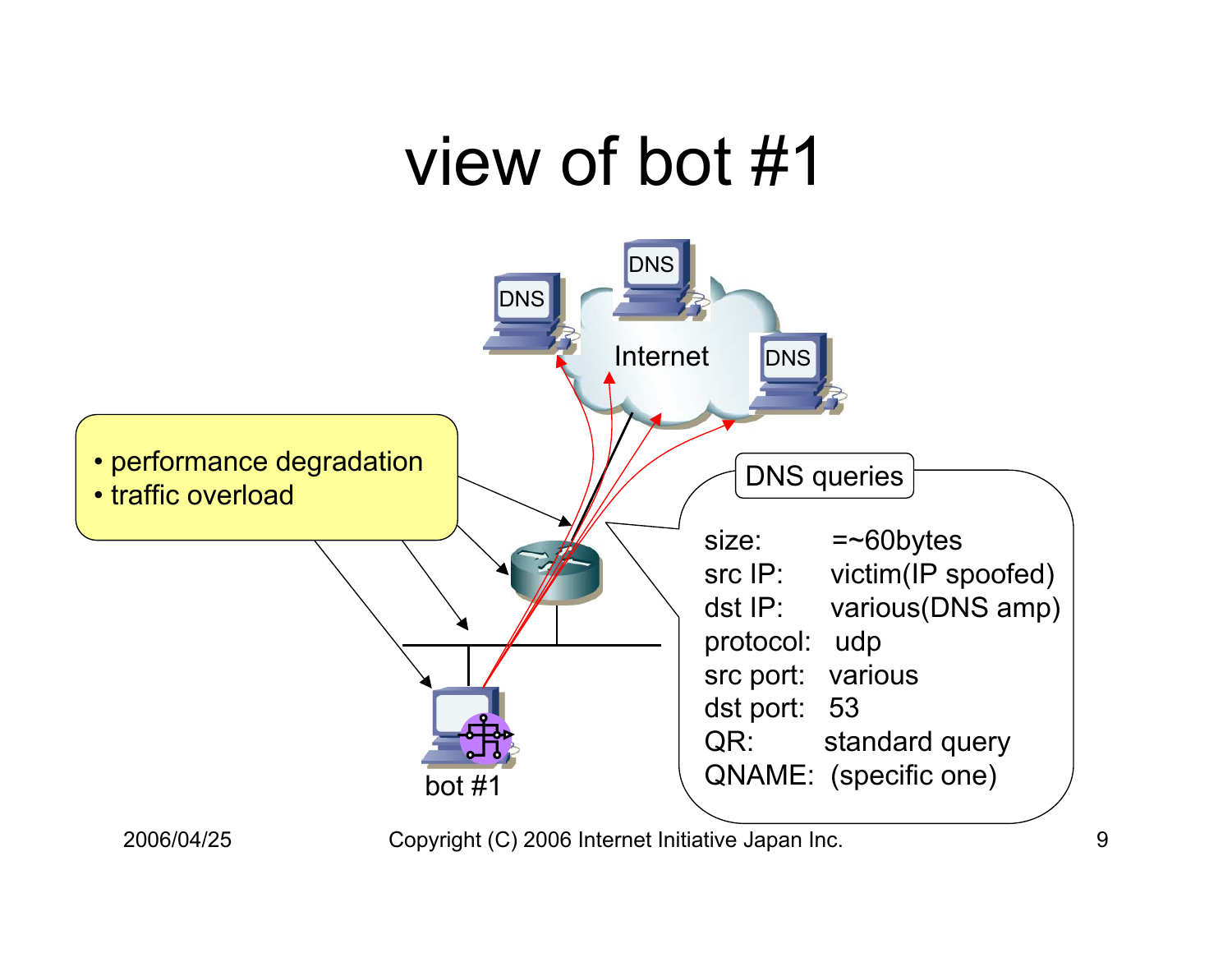### view of bot #2

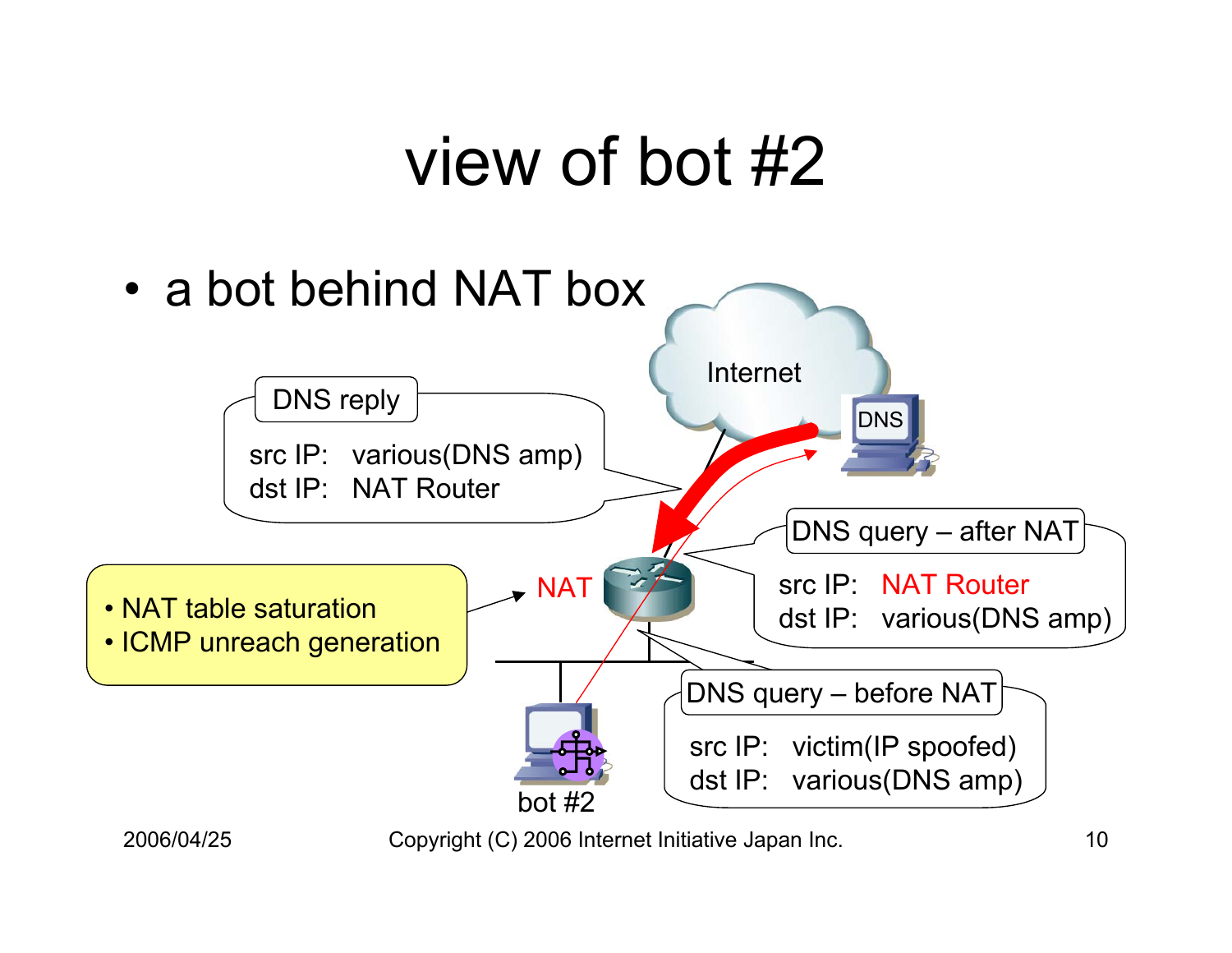## view of stub-resolver

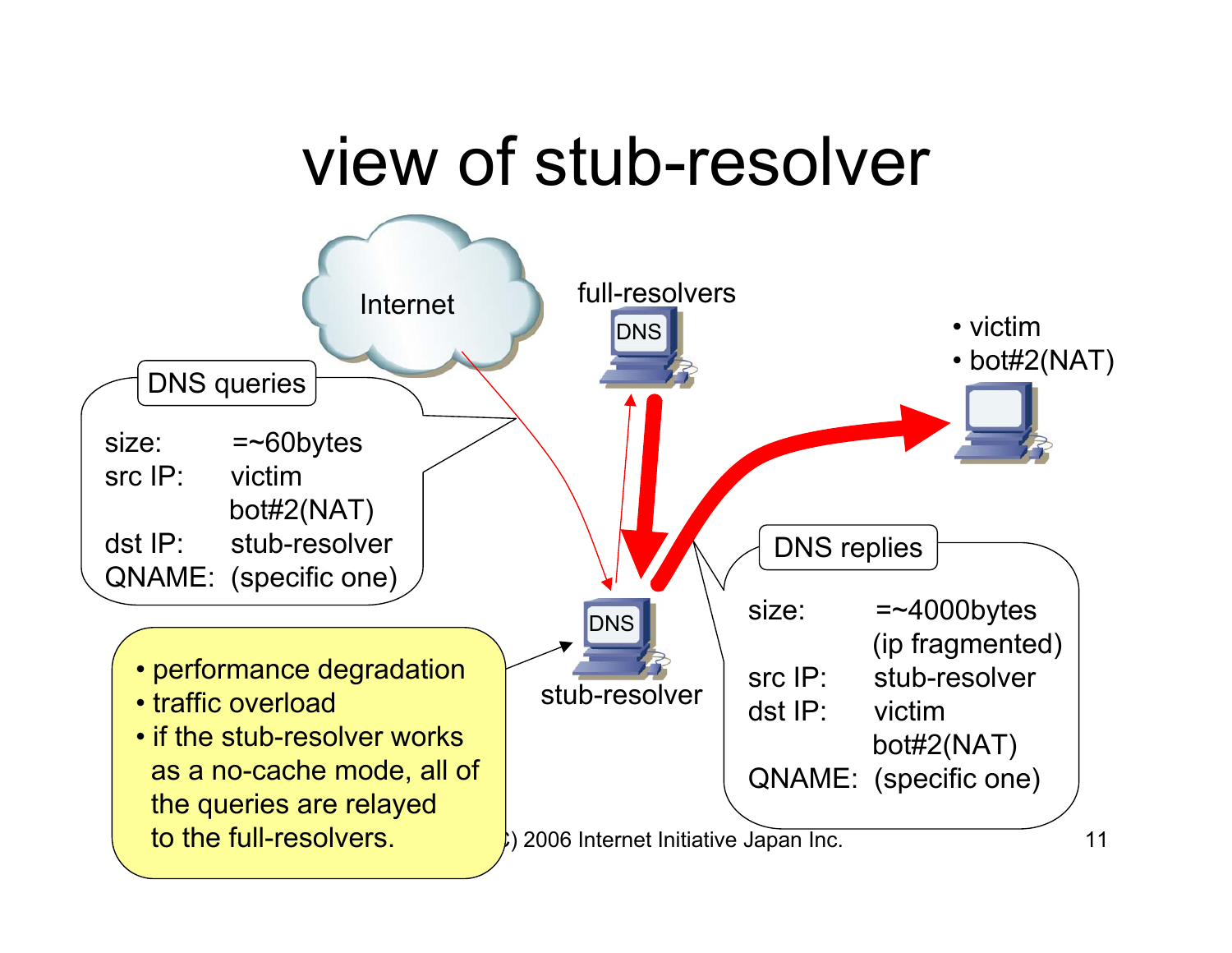## view of full-resolver

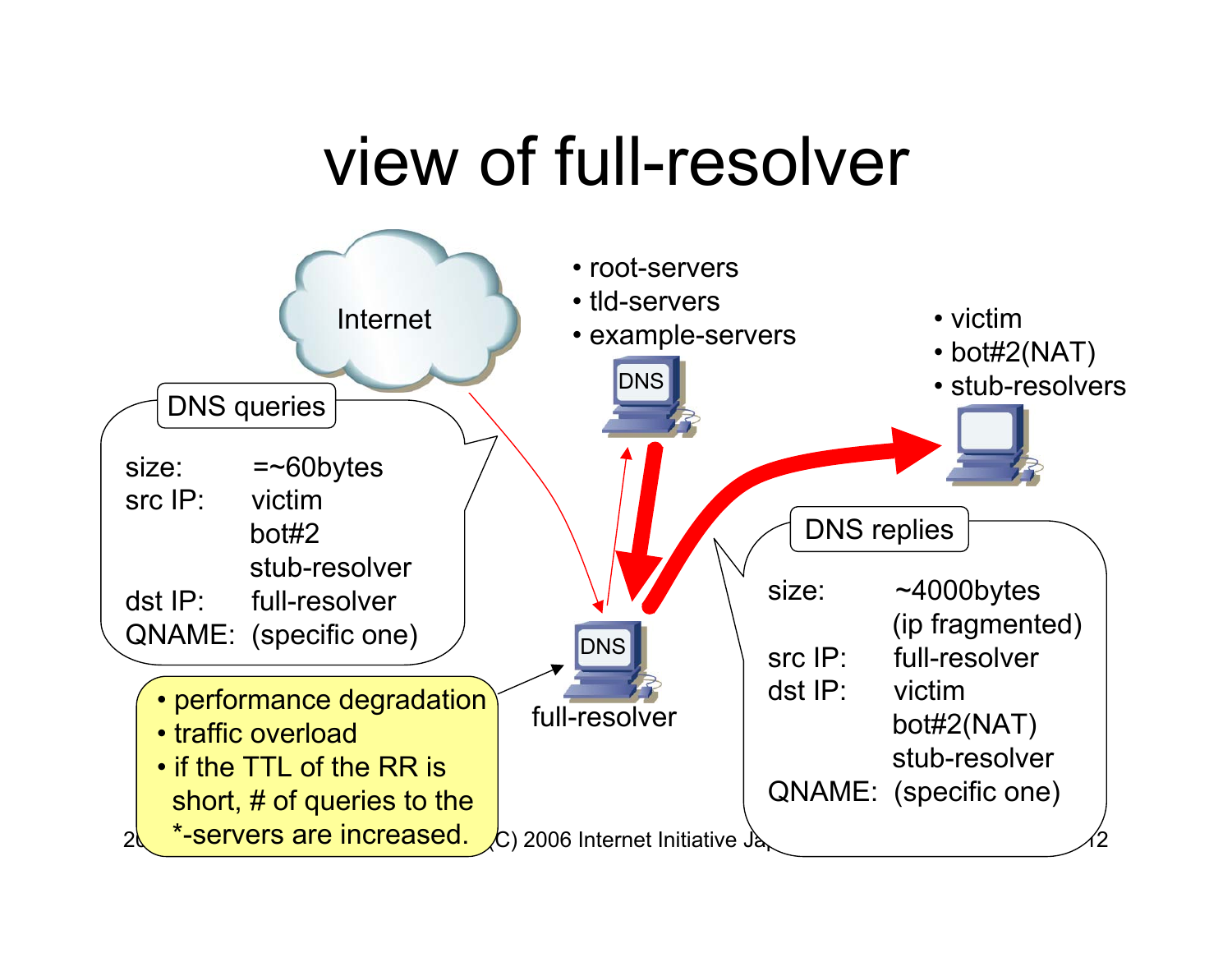#### view of victim

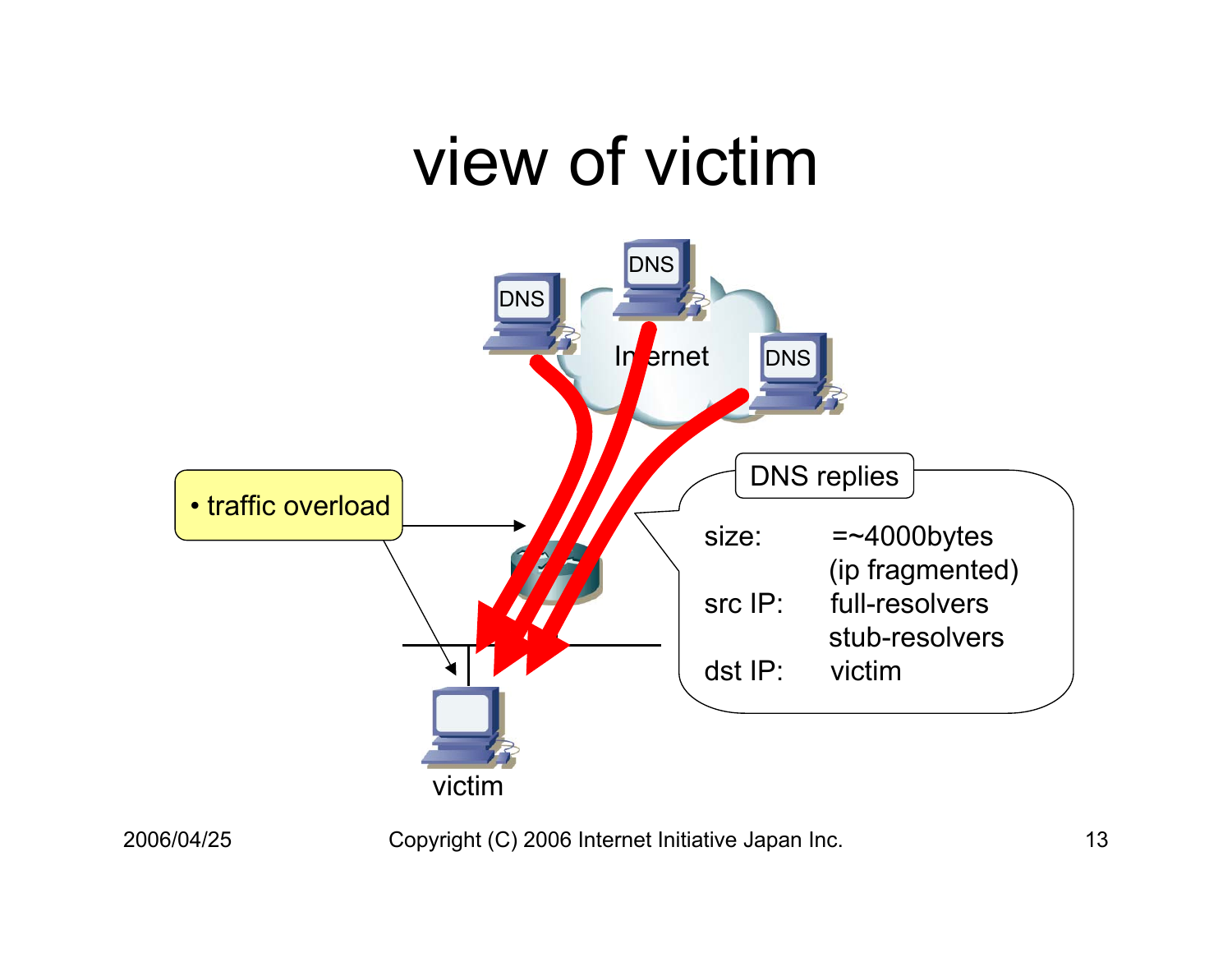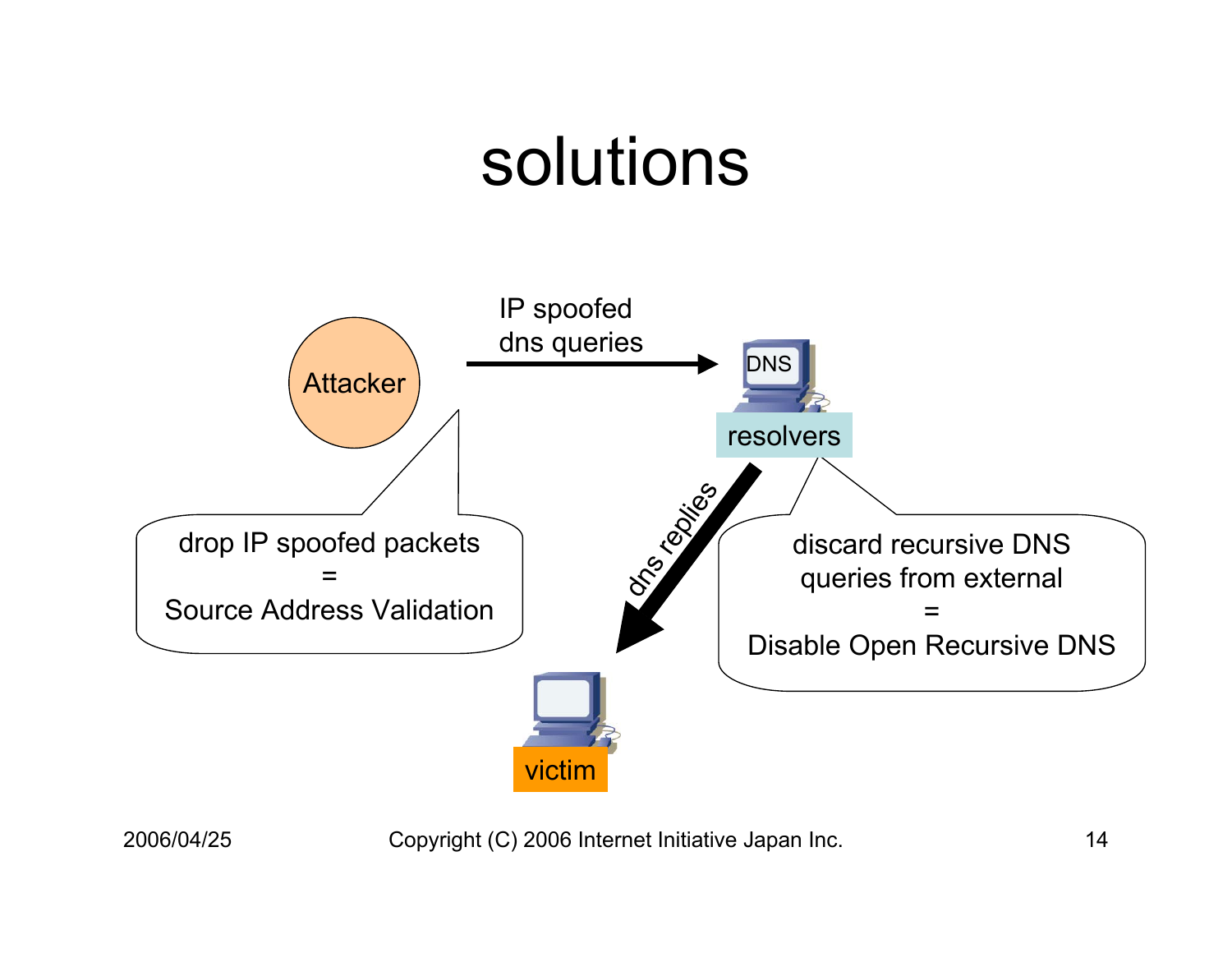# Disable Open Recursive DNS

- • There are many 'open relay' resolvers.
	- ISP cache servers
	- –customers' dns servers
	- DSL routers (dns proxy as stub-resolver)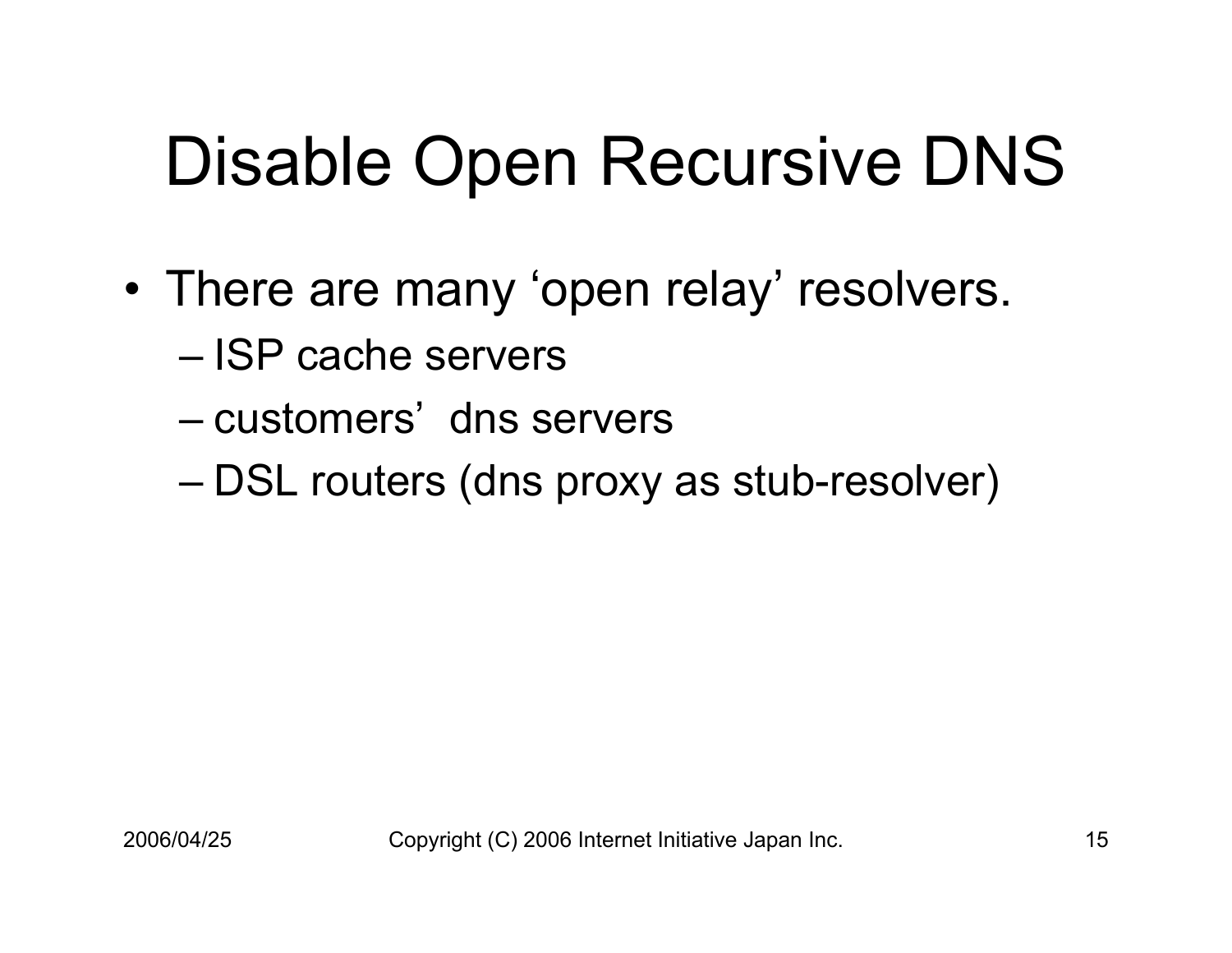## Source Address Validation

•BCP38/RFC2827

– All providers of Internet connectivity are urged to implement filtering described in this document to prohibit attackers from using forged source addresses...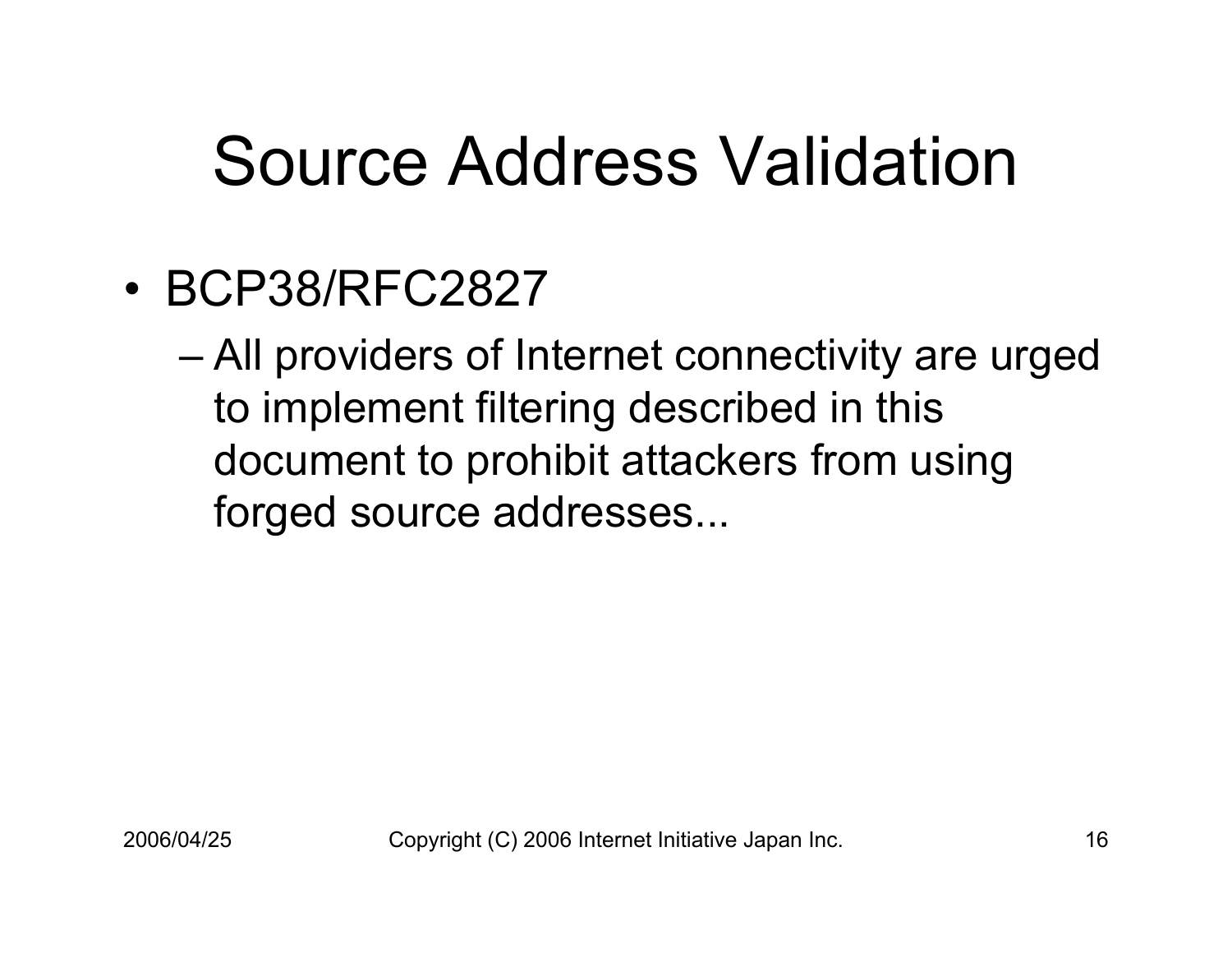## IIJ/AS2497's case

• **IIJ to Introduce Source Address Validation to all its Connectivity Services**

– http://www.iij.ad.jp/en/pressrelease/2006/0308.html

• IIJ is adopting uRPF and ACLs.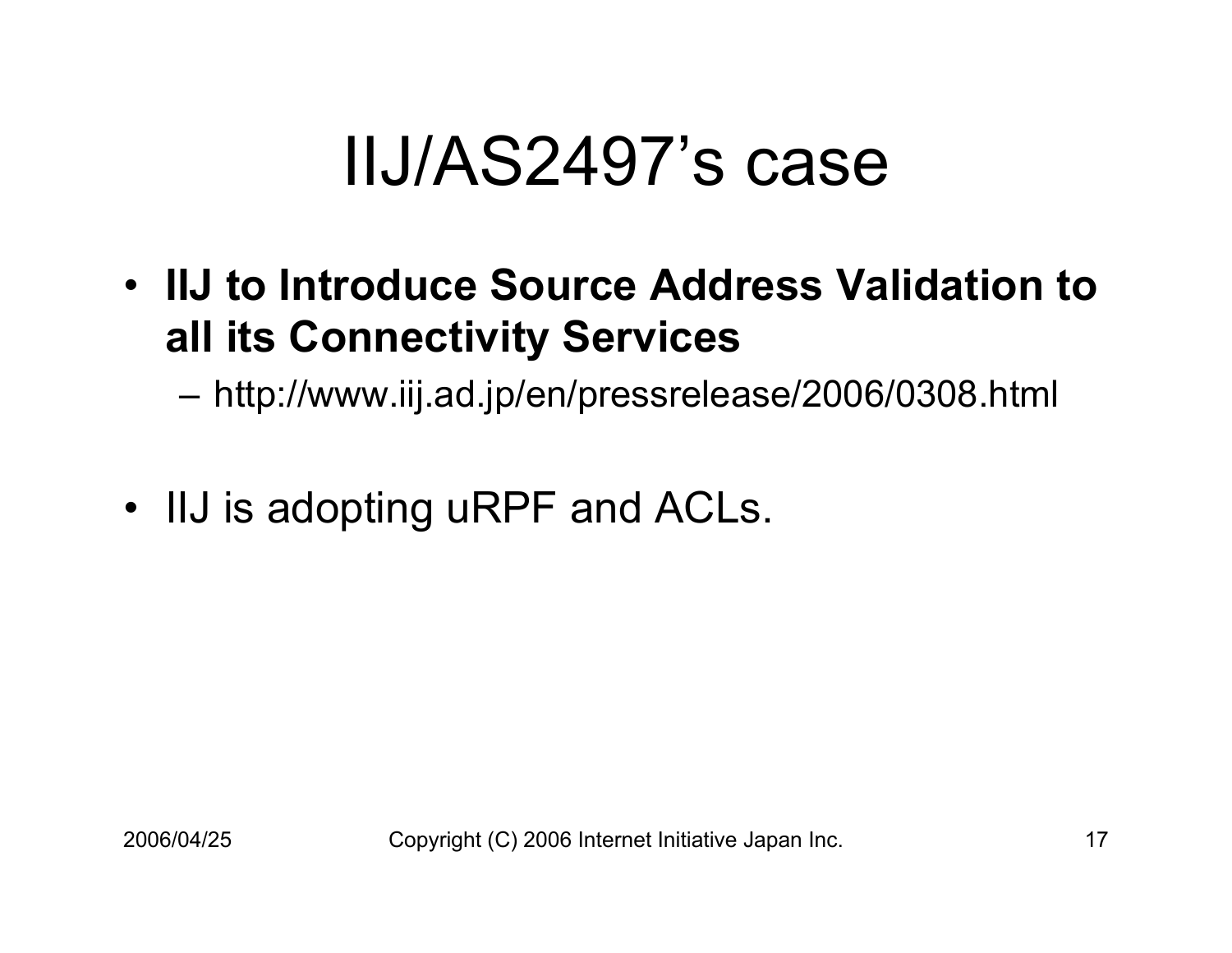#### 2006/04/25 Copyright (C) 2006 Internet Initiative Japan Inc. 18 IIJ's policy peer ISP version of the upstream ISP version of the upstream ISP customer ISP multi homed static customer single homed static customer IIJ/AS2497 uRPF strict mode uRPF loose mode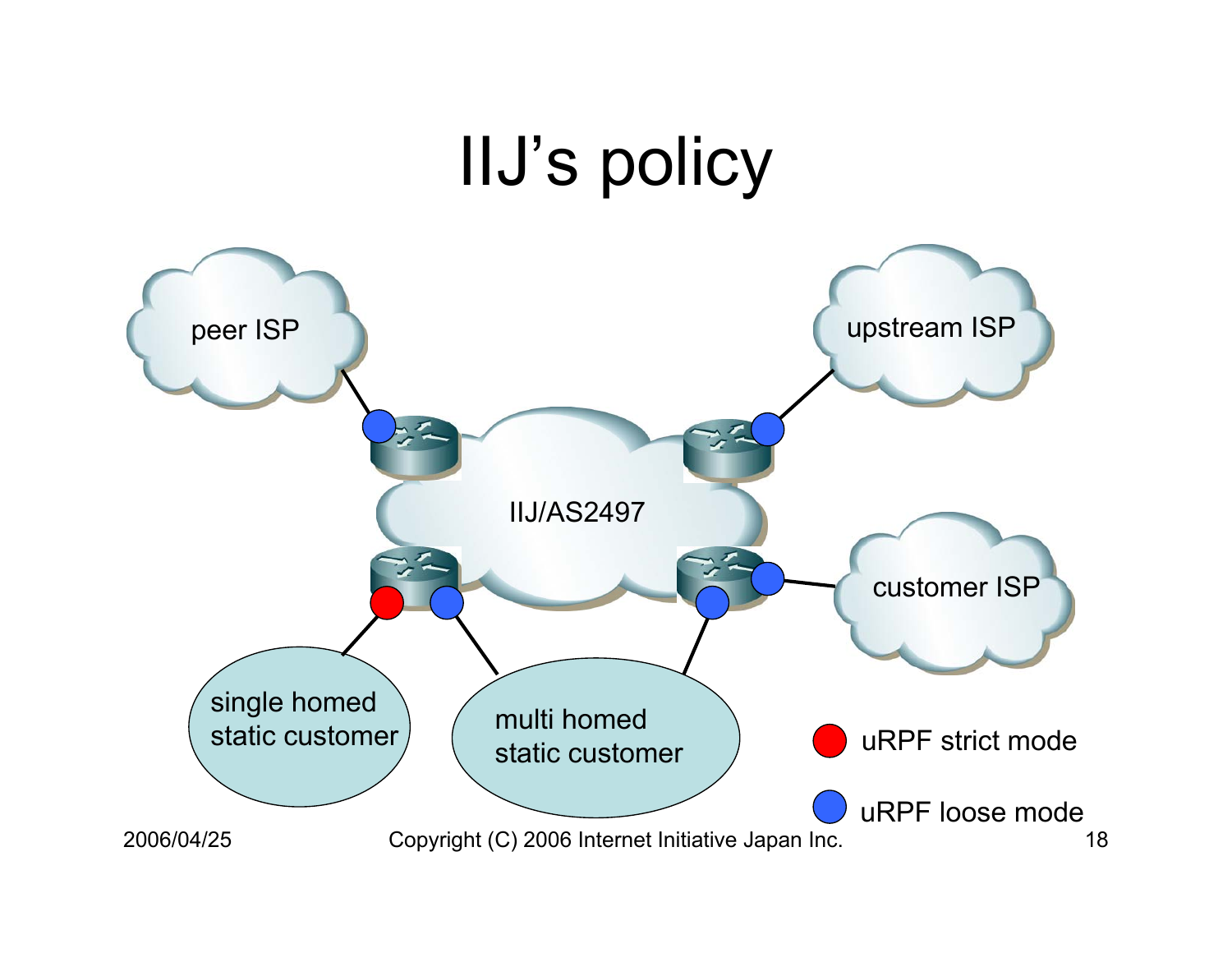# CISCO uRPF configuration

**uRPF strict mode**

interface GigabitEthernet0/0 ip verify unicast source reachable-via rx

**uRPF loose mode**interface GigabitEthernet0/0 ip verify unicast source reachable-via any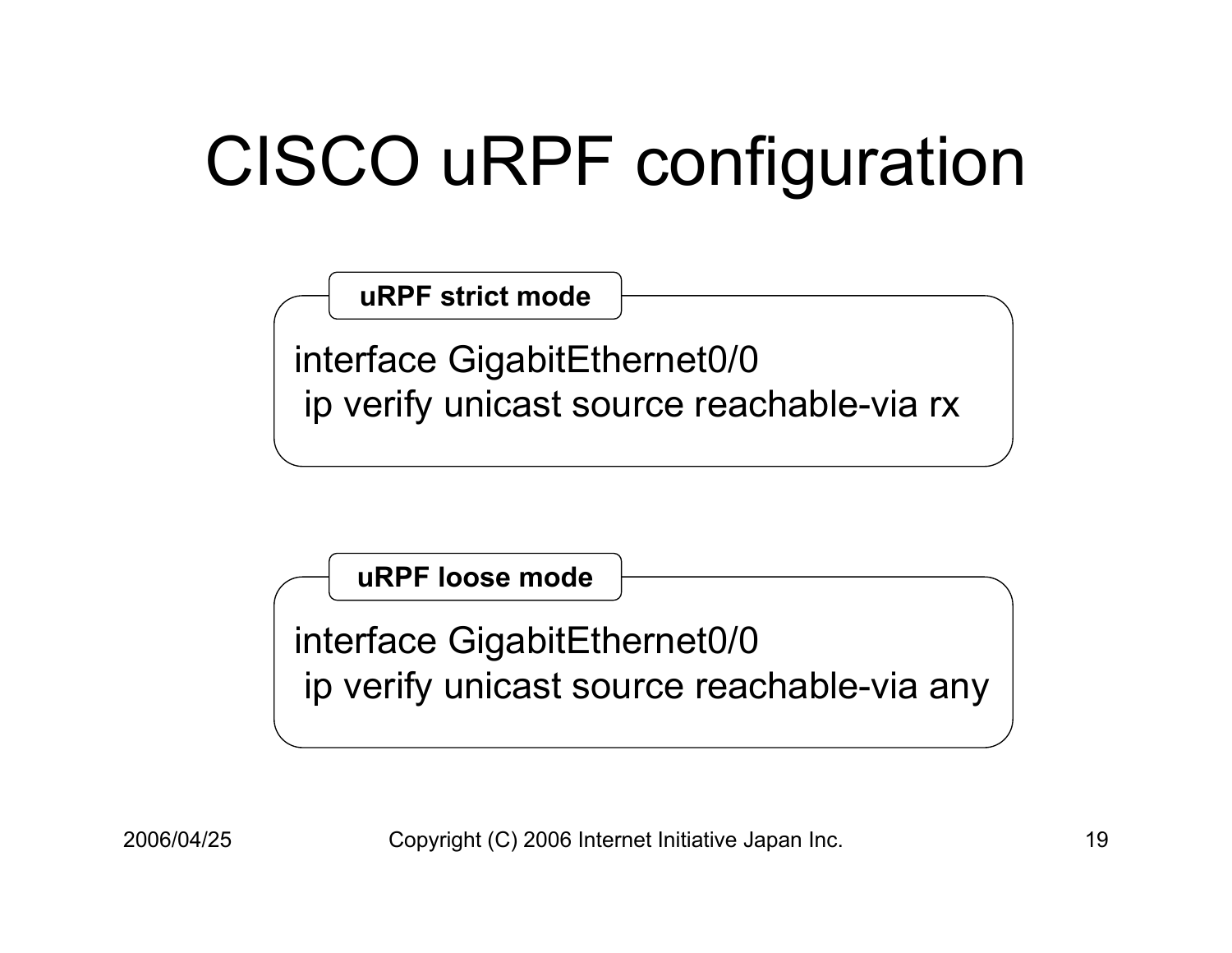# Juniper uRPF configuration



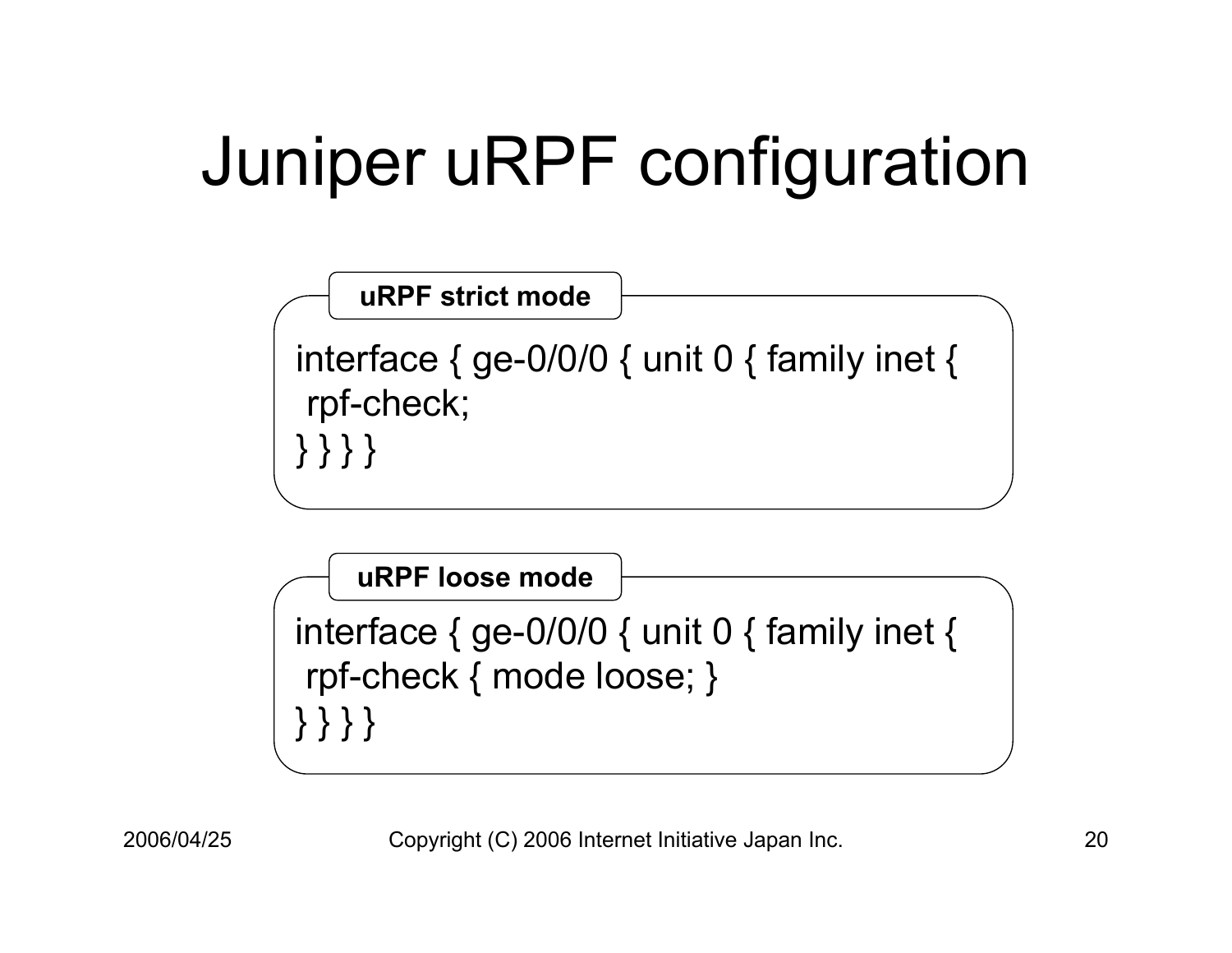#### reference

- AL-1999.004 DoS attacks using the DNS
	- http://www.auscert.org.au/render.html?it=80
- The Continuing DoS Threat Posed by DNS Recursion
	- http://www.us-cert.gov/reading\_room/DNS-recursion033006.pdf
- SAC008 DNS Distributed DDoS Attacks
	- http://www.icann.org/committees/security/dns-ddos-advisory-31mar06.pdf